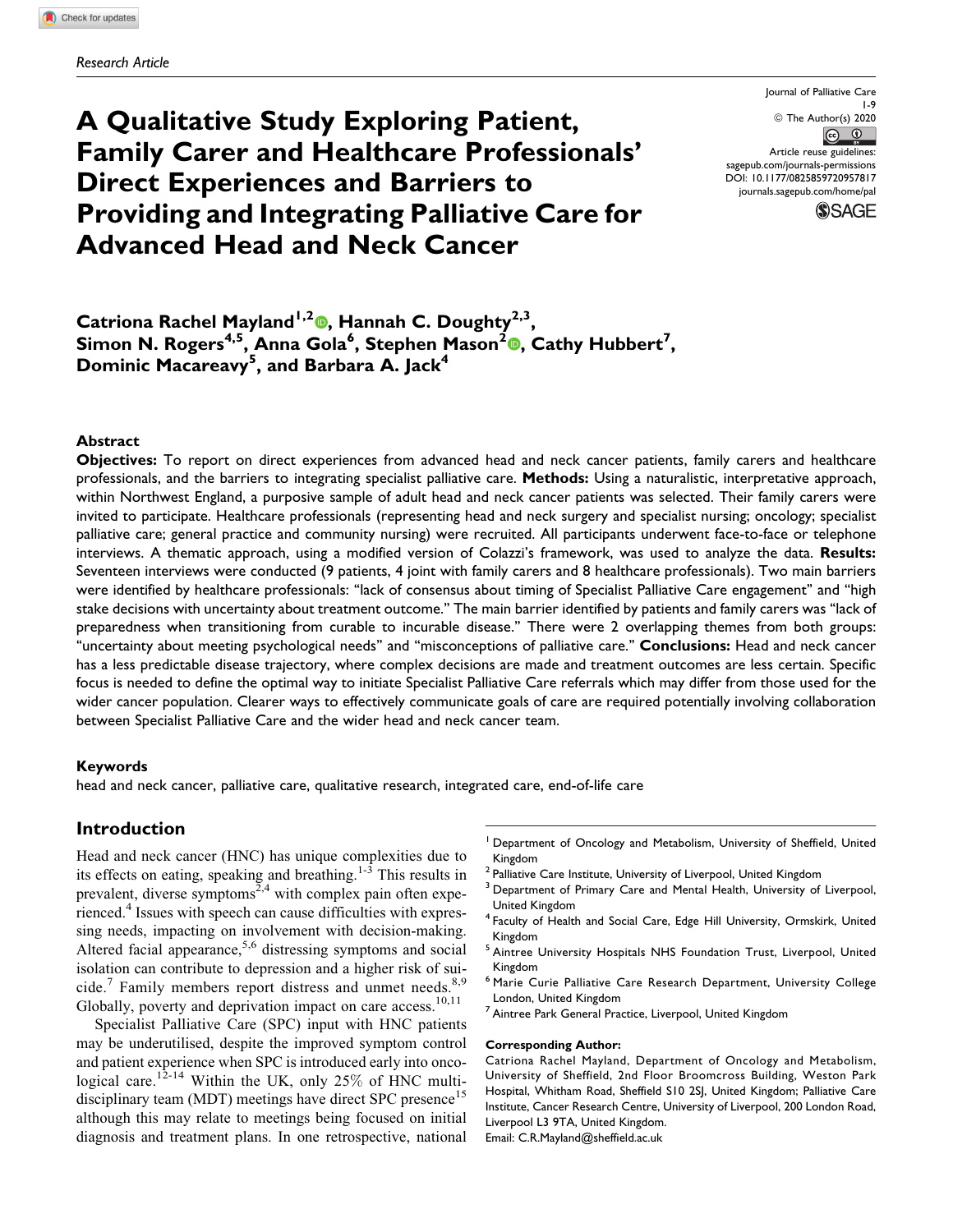study, conducted within the U.S.A., only 5% of hospitalized metastatic HNC patients received a SPC consultation.<sup>16</sup> In other studies, referral for SPC input within the hospital or for hospice care could be late in the course of the disease.<sup>17,18</sup> Variability in accessing services for age and gender has been seen for HNC patients.<sup>16,18</sup> More widely, low socio-economic groups experience barriers in access to SPC services,<sup>19</sup> which is especially pertinent for HNC patients, where socio-economic status is a recognized factor in both incidence and survival.<sup>20,21</sup>

There are many barriers to integrating palliative care into cancer care<sup>22</sup>: lack of oncologists awareness or knowledge about palliative care<sup>23</sup>; lack of effective communication between healthcare professionals and patients (e.g. goals of care)<sup>24</sup>; limited palliative care resources<sup>24</sup>; societal misconceptions about palliative care meaning end-of-life<sup>24</sup>; and lack of sufficient research funding. No studies have explored the specific challenges affecting HNC patients. The aim of this study was to identify the main barriers to integrating SPC within routine oncological care, as perceived by HNC patients, their family carers and healthcare professionals (HCP). The following definition is used for ''SPC'': multi-disciplinary teams comprised of individuals who have undertaken specific expert training focused on palliative care needs which cannot be met by patients' usual healthcare team; SPC teams may operate within the UK hospital, community or hospice setting.

# **Methods**

We adopted a naturalistic, interpretative approach<sup>25</sup> to enable a rich understanding of experiences and perceptions.<sup>26</sup>

# Study Setting

Within the UK, HNC care is based on a centralized multidisciplinary model with service integration advocated via a ''key worker'' role and usually facilitated by a specialist HNC nurse.<sup>27</sup> National recommendations advise all professionals caring for HNC patients assess palliative and supportive care needs throughout the illness, including at initial treatment planning, and recognize when SPC expertise is required.<sup>28</sup> A weekly, regional MDT meeting occurs within Northwest England which discusses all new and recurrent HNC patients (average 70 patients/month; 8 treated with palliative intent). Regionally, SPC services, funded through public and charitable sources, provide advisory input to community settings (home, care home or out-patient clinic) working with other generic palliative caregivers e.g. General Practitioners and District Nurses (community doctors and nurses). Advisory SPC input is provided within acute hospitals, working with core professionals from the HNC MDT, or SPC teams are directly responsible for care within a SPC in-patient unit or hospice.

# Participant Selection

Patients and family carers. Adult patients (over 18 years) with a histological or radiological diagnosis of ''advanced'' HNC and aware of their diagnosis (as reported by the clinical team) were purposively sampled.<sup>29</sup> "Advanced" HNC incorporated those with incurable disease, and those treated curatively but whom the clinical team judged were ''high risk'' for developing recurrent disease. Those unable to provide informed consent, perceived to be unduly distressed by participation (either by the clinical or research team), or who lived out with the region (and so a face-to-face interview would be burdensome) were excluded. Identification was conducted by clinical teams during HNC MDT meetings, via out-patient clinics and SPC services in hospitals and hospices, who provided initial study information and permission for the research team to make contact. Opportunities for further information and questions were provided. For each patient, where possible, the family carer was asked if they wished to participate.

Health care professionals. Potential participants were identified using a ''word-of-mouth'' snowball sampling strategy which is recognized to benefit "inductive, theory-building analysis."<sup>29</sup> Existing linkages with the HNC MDT identified potential community participants. Initially, we aimed to gain views from at least 1 representative working within HNC Surgery; Oncology; SPC; General Practice and Community Nursing. Review of this, deemed that HNC Clinical Nurse Specialist experiences would further enrich the data, in keeping with the concept of "information power,"<sup>30</sup> which is an alternative approach to the "data saturation" concept. Those wishing to know more about the study, either made direct contact with the research team or passed on their details via existing participants.

# Ethics Approval

Ethical approval was obtained from the Health Research Authority and the North West -Greater Manchester West Research Ethics Committee (REC 17/NW/0083; IRAS project ID 221772). All participants received a Participant Information Sheet and provided written informed consent.

# Data Collection

Patient data were collected from case records and included demographic details; Eastern Cooperative Oncology Group  $(ECOG)$  performance status<sup>31</sup>; primary diagnosis; presence of metastatic disease; and treatment intent. Family carer data included gender and relationship to patient. Details for HCPs included gender; age; and time working in current area of practice.

#### Interviews

Semi-structured digitally recorded interviews were conducted in a place convenient for the patient (home, hospital or hospice). Either face-to-face or digitally recorded telephone interviews (a logistical, flexible solution to those who work across a wider geographical area) $32$  were offered for HCPs. All interviews were conducted by 1 researcher between June and November 2017. Patient and family carer interviews ranged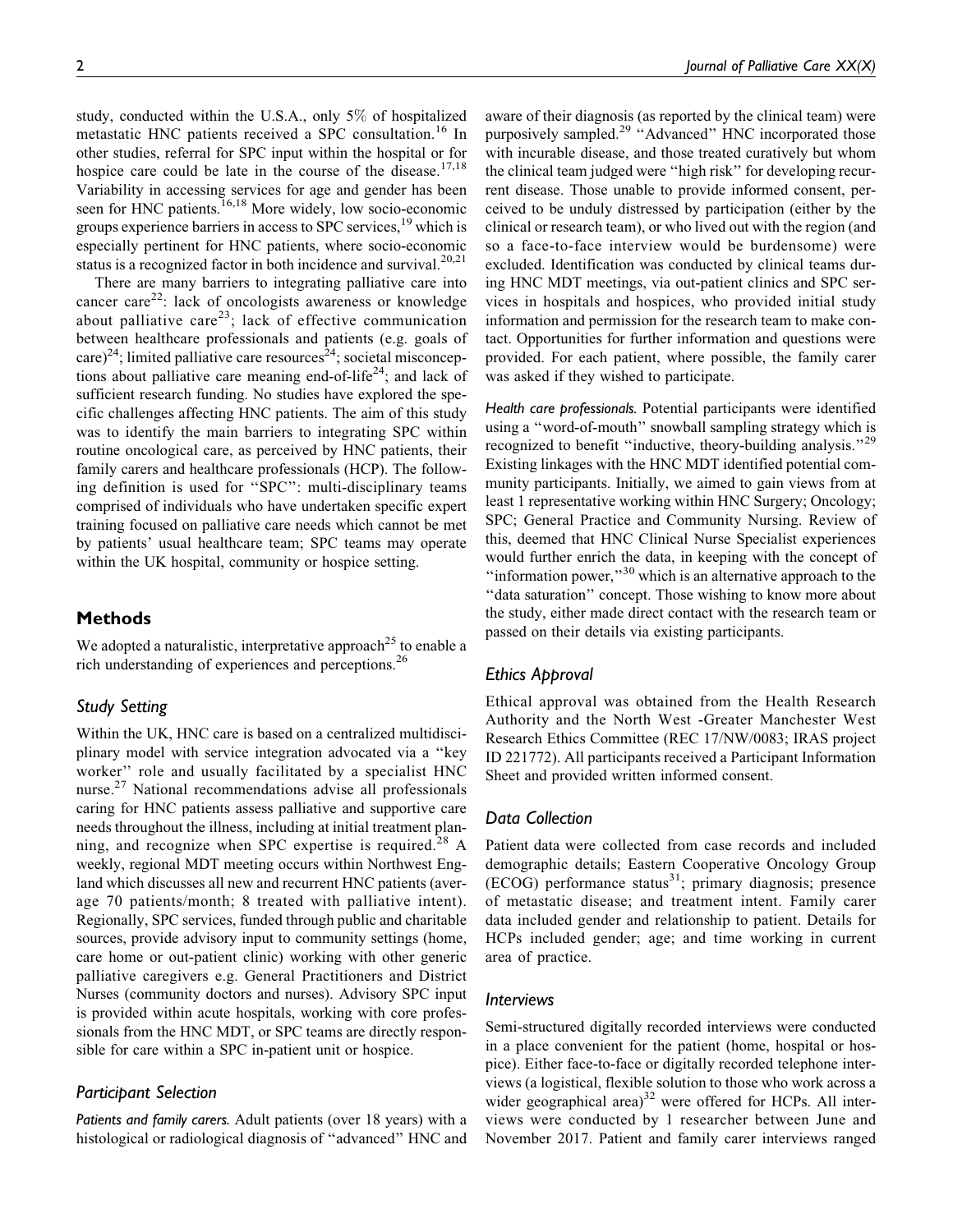from 8 to 114 minutes (mean 45 minutes). For 2 patients, verbal communication was especially challenging, so written communication supplemented the interview (and was directly checked with the participant for accuracy). The HCP interviews ranged between 23 and 55 minutes (mean 39 minutes). Field notes were captured immediately after the interviews.

Exploratory topics within the interview schedule (Supplemental File 1) focused on experiences of HNC and specific challenges to integrating SPC. The interview schedule was reviewed and tested by the research team which included medical, nursing, psychology and patient representation.

#### Analysis

Demographic data were analyzed descriptively and recorded interviews were transcribed verbatim and anonymized during this process. For the 2 patients where verbal communication was challenging, a written record was documented by the researcher. A thematic approach to analysis was conducted using the modified principles of Colazzi's framework,  $33$ namely: organization; familiarization; reduction; and analysis.

To enhance rigor, 2 researchers independently analyzed each transcript to familiarize themselves with the data, recorded initial analytical notes and checked field notes. An inductive approach to coding was used. Both researchers met to compare initial analysis and group the codes together into categories. Data relating to the main research question, the barriers to integrating palliative care, was used as a framework for charting further analysis. Additional discussion, data reduction and analysis across cases was conducted with a third researcher. A final coding scheme was agreed leading to identification of themes and subthemes. All participants were allocated a unique identifier code with participants' quotes used to support findings. For the 2 patients (P1 and P5), where verbal communication was challenging, written communication was incorporated to supplement the interview, and this is indicated by an asterix (\*).

#### **Results**

#### **Participants**

From 38 eligible patient participants, 10 agreed to be interviewed (Figure 1). One patient died prior to the interview, resulting in a sample of 9 patients. Seven participants were male, and all were aged between 57 and 88 years. There was a wide range of different cancer sites and 4 participants had distant metastatic disease (Table 1).

Four family carers consented to a joint interview, 3 of whom were female and all were the patients' spouse (Table 1). The remaining family members either could not be identified or declined participation. Eight HCPs were interviewed, with an equal gender split and their length of time working in healthcare ranged from 15-32 years (Table 2).



Figure 1. Flow Diagram Illustrating Patient Recruitment.

# Themes

The 2 main barriers identified by HCPs were ''lack of consensus about timing of Specialist Palliative Care engagement'' and ''high stake decisions with uncertainty about treatment outcome.'' The main challenge identified by patients and family carers was ''lack of preparedness when transitioning from curable to incurable disease.'' Additionally, there were 2 overlapping themes from both groups, ''uncertainty about meeting psychological needs'' and ''misconceptions of palliative care.''

#### Healthcare Professionals' Themes

Lack of consensus about timing of specialist palliative care engagement. There was uncertainty about the optimum time to commence SPC engagement with recognition that issues could arise when referral was late.

...I have seen people who have clearly been symptomatic for long periods of time, whereby symptom control isn't possibly as good as it could have been if there was help alongside the way by a specialist. (HCP2)

Engagement with SPC, however, could be perceived as too early in the disease trajectory which was especially challenging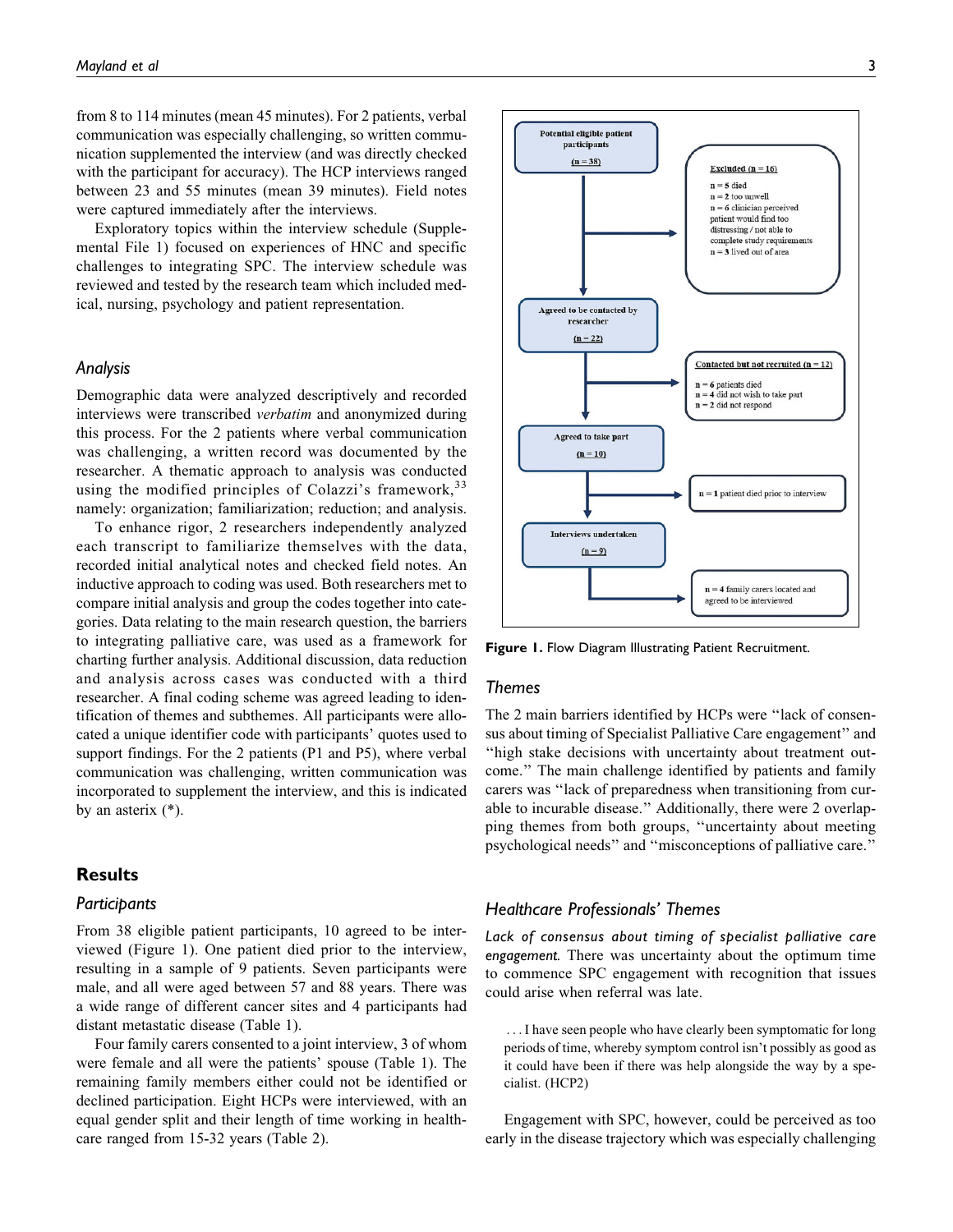| Participant Gender |        | Age<br>range | <b>ECOG</b><br>status | Presence of distal<br>metastatic disease* | Treatment<br>intent | Place of care at time<br>of interview | Family carer (FC)<br>interviewed | FC<br>gender | FC relationship<br>to patient |
|--------------------|--------|--------------|-----------------------|-------------------------------------------|---------------------|---------------------------------------|----------------------------------|--------------|-------------------------------|
| P <sub>0</sub>     | Male   | 70-79        | Not<br>recorded       | Yes                                       | Palliative          | Hospice                               | No                               | N/A          | N/A                           |
| P <sub>0</sub> 2   | Male   | 60-69        | 2                     | No                                        | Palliative          | Home                                  | Yes (FC2)                        | Female       | Wife                          |
| P03                | Female | 50-59        |                       | Yes                                       | Palliative          | Hospice                               | No                               | N/A          | N/A                           |
| P04                | Male   | 80-89        | 2                     | No                                        | Palliative          | Hospital                              | No                               | N/A          | N/A                           |
| <b>P05</b>         | Male   | 60-69        |                       | Yes                                       | Palliative          | Hospital                              | No                               | N/A          | N/A                           |
| P06                | Male   | 80-89        |                       | No                                        | Palliative          | Hospital                              | No                               | N/A          | N/A                           |
| <b>P07</b>         | Female | 60-69        | 2                     | Yes                                       | Palliative          | Home                                  | Yes (FC7)                        | Male         | Husband                       |
| <b>P08</b>         | Male   | 60-69        | Not                   | No                                        | Palliative          | Home                                  | Yes (FC8)                        | Female       | Wife                          |
|                    |        |              | recorded              |                                           |                     |                                       |                                  |              |                               |
| P <sub>09</sub>    | Male   | 60-69        | 2                     | Yes                                       | Palliative          | Home                                  | Yes (FC9)                        | Female       | Wife                          |

Table 1. Patient and Family Carer Participants' Demographic and Clinical Details.

\*Specific details of primary cancer site have not been given to protect anonymity but included oropharynx, hypopharynx, tongue, mandible, and parotid gland.  $M/A'' = \text{not applicable}$ 

| <b>Table 2.</b> Healthcare Professionals' Demographic Details ( $n = 8$ ). |  |  |  |
|----------------------------------------------------------------------------|--|--|--|
|----------------------------------------------------------------------------|--|--|--|

| Demographic                                                     | Number or range                                                                                                                                              |
|-----------------------------------------------------------------|--------------------------------------------------------------------------------------------------------------------------------------------------------------|
| Gender                                                          | Male $n = 4$<br>Female $n = 4$                                                                                                                               |
| Age range                                                       | 38-60 years                                                                                                                                                  |
| Length of healthcare<br>experience                              | 15-32 years                                                                                                                                                  |
| Length of time working<br>with head and<br>neck cancer patients | 4-27 years                                                                                                                                                   |
| Current area of work                                            | Specialist Palliative Care $n = 2$                                                                                                                           |
|                                                                 | Community Care $n = 2$                                                                                                                                       |
|                                                                 | $-$ General Practitioner $n = 1$                                                                                                                             |
|                                                                 | $-$ Community Nursing $n = 1$                                                                                                                                |
|                                                                 | Head and Neck Cancer Multi-Disciplinary<br>Team members $n = 4$<br>$-$ Oncology $n = 1$<br>$-$ Surgery n $= 2$<br>$-$ Clinical Nurse Specialist n $=$ 1 $\,$ |

for patients still being considered for potentially curative treatment.

... for our locally advanced patients, to offer surgery, but the survival is going to be what, 40% overall survival, and personally I have always been a bit conflicted about whether you should confront these people with palliative type discussions at this stage. (HCP3)

The issue of appropriateness of SPC referral was raised where the treatment intent was palliative but the patient didn't have overt complex needs.

... I referred them in a manner which said, look, I would rather you were involved earlier. There may be very little for you to do but I think this person should be on your radar ... And the letter I got back just didn't, just didn't see ... Oh well, there's not much for us to do at this place in time (HCP5)

This raised questions about who was best placed to provide supportive care needs and whether this fell within the SPC remit or was the responsibility of the HNC MDT.

The other group of patients that I often see as well, probably more so than my colleagues in other areas, is that I get referred patients that have undergone curative, or potentially curative treatment for the head and neck cancer, and there doesn't seem to be anywhere for them to go. (HCP7)

... there's a need for some support ...It might not necessarily be, erm, palliative support, but certainly some, erm, very experienced cancer support ... is very good for patients because they've got lots of, lots of questions. (HCP8)

Overall, further clarity and consensus to streamline SPC referral processes was welcomed.

... more training would definitely help and trigger what in terms of who to refer to and who may be suitable for each patient would definitely help too. (HCP6)

"High stakes" decisions with uncertainty about treatment outcomes. Participants' reflections conveyed the complexity of decisionmaking, the unpredictable outcomes and the challenges of advance care planning.

... we take them on for what we hope is good palliative surgery, and they get complications and they end up stuck in hospital for weeks, or they die in hospital, and that in hindsight was a mistake. So, these are high stakes decisions...(HCP3)

This could result in difficulty communicating the relevant information to patients and family carers.

I'm not that convinced that they are really, that the, the sequelae and the side effects of treatment are adequately explained to the patient, that they can really understand what, what it's going to feel like. (HCP5)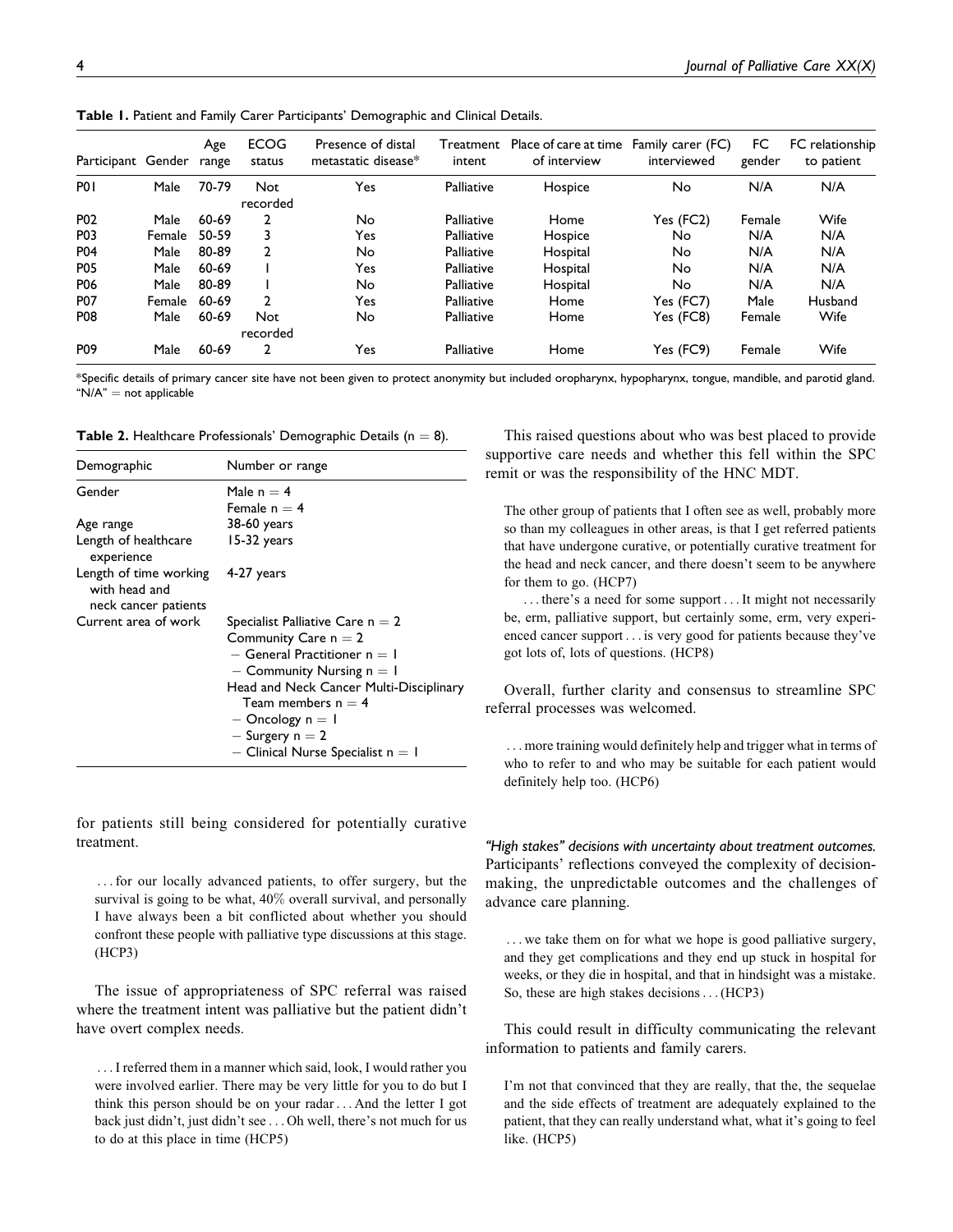Healthcare professionals could be left wondering how effective their consultations were in terms of information provision.

Sometimes I wonder how well these conversations go, and I look around the room as if to say you know, ''How successful was that conversation?'' I don't know. (HCP1)

# Patient and Family Carers Themes

Lack of preparedness when transitioning from curative to incurable disease. Both patients and family carers shared experiences where they perceived communication and preparedness was lacking at this critical moment.

In that consultation when I found out I was terminal, I felt that there should have been an additional appointment, or something so that my family could be there and we could discuss it all as a team. (P1\*)

... you know, if Dr (doctor's name) said ''go away and absorb the information, I'll set up for you to come back in a weeks' time ... I'll arrange for you to see a palliative consultant,'' that would have been to my mind ... a really good way of managing a very difficult situation. (P9)

Another participant spoke about how unprepared they felt for receiving bad news.

... until yesterday or the day before, I had no idea they were going to say you know, well this is it and you only have a few weeks, I had no idea that was going to happen at all. (P6)

In some situations, there was a desire to have more specific information. One family carer reflected on their wish for details about prognosis.

... He did ask ''how long do I have left'' and he did say ''well I can't give you years, I could give you months, I could give you 12, I could give you 3. I don't know.'' So, you're always coming out of those places thinking, oh I wish, but I don't think they even know themselves to be frank. Then you think, well you see this everyday so come on, you must know something. (FC2)

# Overlapping Themes

Uncertainty about meeting psychological needs. Both patients and HCPs recognized that emotional support was an area of great importance.

Psychological support is, is something that's really necessary, especially if they've had quite sort of, like, ''mutilating'' surgery (HCP5)

It was also recognized as an area of care which could be improved, for both patients and family carers.

...I don't feel that she (my partner) has had enough support, and I do worry about that ... I think that's where you would need the HCPs to be even more supportive to these people, and so they get the additional support they need ...  $(P1^*)$ 

could do with more. (HCP8)

It was not clear, however, who should be providing this support. Rather the importance was placed on someone being there to listen.

... just, having somebody to explain or ask you what your fears are (P7)

I wish that when I was diagnosed I could have been put in the direction of a head and neck support team, with people that have been through this. (P2)

Misconceptions about palliative care. Societal misconceptions about palliative care representing death and dying were widely reported.

... we've told friends that (patient's name) seen a palliative care consultant and you can see them going ... as if palliative care is in the last 6 weeks of your life. (FC9)

Misconceptions were not only isolated to the general public, however, but were also recognized within HCPs.

... the District Nurse who we saw first, I think was quite an experienced district nurse, clearly though the way that most people think about palliative care, is that they're the people that come in in the last 6 weeks of life ...(P9)

Fears about palliative care could mean a reluctance for patients to engage with services.

...sometimes patients are like ''no, no, no, I don't want that,'' so we let the GP know we have offered that service, they just don't want it at the moment. (HCP4)

# **Discusssion**

Our study findings indicate the main barriers to integrating SPC within routine oncological care relate to the unique complexities of HNC, the decision-making and the uncertainties about treatment outcome. This means it is more challenging to identify the "right" HNC patient at the "right" time who would most benefit from SPC services potentially compared with other cancers. Patients and family carers perceive that increased preparedness for disease transitions and more psychological support are needed. The individual responsibility for the provision of this support wasn't clearly defined. This study also confirms societal misconceptions about palliative care are also prevalent within a HNC context.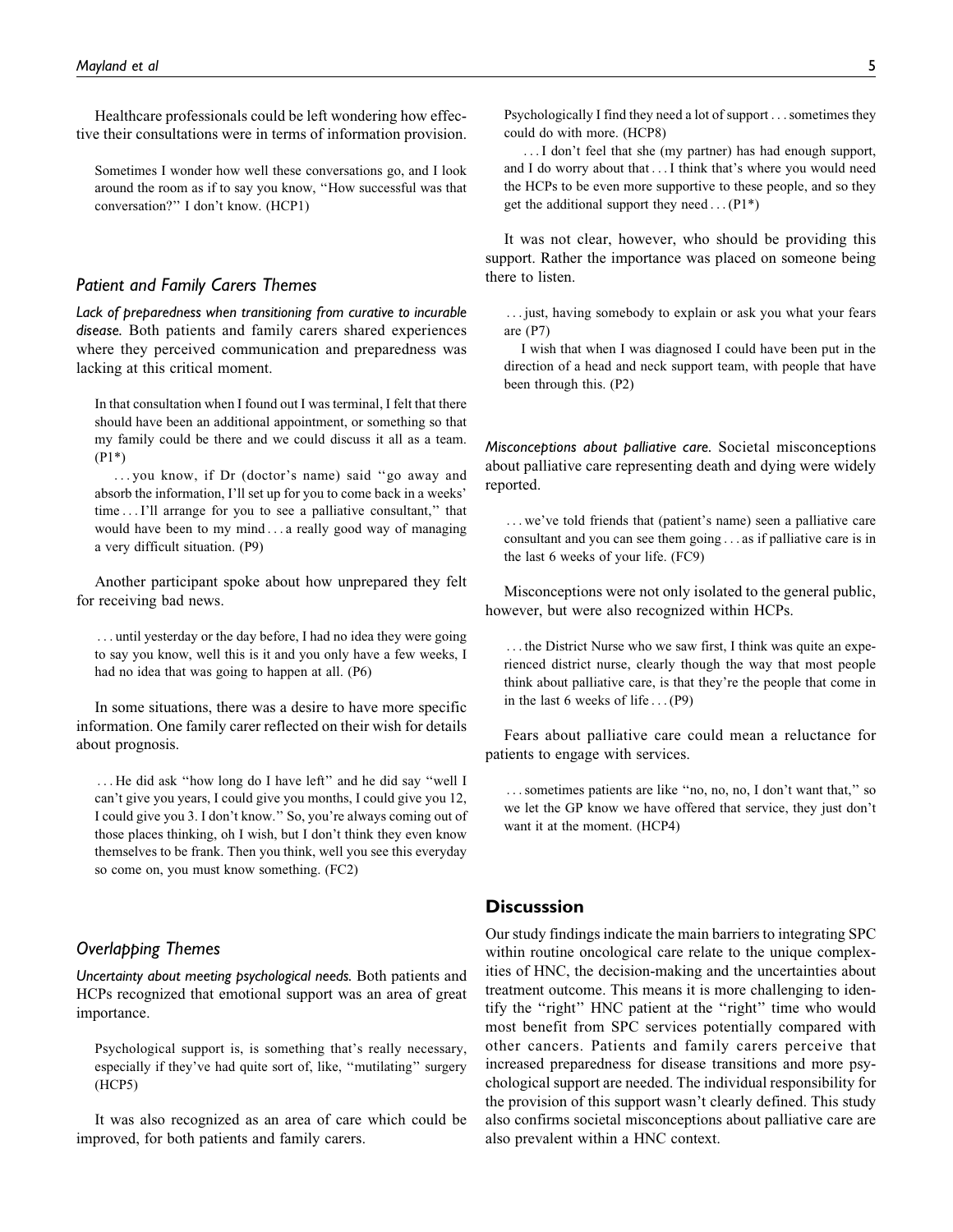The importance of timely identification of patients who may benefit from SPC is widely recognized. Referrals that are too late can deny patients the full benefit of SPC e.g. timely symptom management and advance care planning. Equally, referrals that are too early may result in patients with few concerns being seen by  $SPC<sup>34</sup>$ . The transition from curative to non-curative disease can be ill-defined and the disease trajectory for HNC patients is especially complex.<sup>35</sup> A national study identified a cohort of HNC patients, who after initially receiving curative treatment, were quickly recognized to have residual or recurrent cancer and required a palliative care focus.<sup>36</sup> Hence, there may be specific periods when the patient might benefit from a targeted SPC input focused on symptom control, even although the intent of treatment is curative.<sup>37</sup> It is not feasible, however, for every HNC patient being treated with palliative intent to receive input from a relatively scare specialist resource.

This links with Quill and Abernethy's ''coordinated palliative care model'' where contributions from both specialists and non-specialists in palliative care are valued.<sup>38</sup> The model distinguishes primary palliative care skills (skills which all clinicians should have) from specialist skills (those for managing more complex, challenging situations) but enables both to work together in a collaborative manner.<sup>38</sup> The primary care or treating specialist would lead the initial palliative care, involve the SPC team for complex or intractable issues, and then continue the ongoing care if, and when, the issues were resolved. The European Association for Palliative Care (EAPC) has provided recommended levels of education in palliative care to support this model.<sup>39</sup>

Despite national recommendations that all core HNC MDT members should have advanced communication skills,<sup>28</sup> issues were identified relating to the information provision and goals of care. This is similar to another study exploring the communication of prognostication information to HNC patients.<sup>40</sup> Issues identified related to medical jargon, paternalism and the omission of specific prognostic information.<sup>40</sup> Additionally, HNC patients can have a reluctance to engage with advance care planning due to their focus on treatments which increase the longevity of life $41$  and differences in preferences about the level of information they desire.<sup>42</sup>

A systematic review reported that factors promoting good partnership working between specialists and non-specialists in palliative care included: clear definition of roles and responsibilities; good communication; shared learning and education; appropriate, timely SPC access and coordinated care.<sup>43</sup> Our study findings would suggest clarity about roles for providing psychological support is important. Additionally, in the context of complex HNC decisions, uncertain treatment outcomes and emerging immunotherapy treatments,<sup>44</sup> another area of focus and collaboration would be defining and effectively communicating goals of care.

The optimal way to ''incorporate palliative care in the multidisciplinary management of patients with high risk squamous cell cancer of the head and neck" remains unclear.<sup>45</sup> Internationally, to help gain consensus on who should be referred and the optimal timing of SPC out-patient referral, a Delphi study was conducted.<sup>34</sup> This defined 11 major needsand timing-based referral criteria. In view of the less predictable disease trajectory, criteria such as these need further validation within the HNC remit to see if they provide timely and appropriate SPC referrals. Additionally, although there are a number of models promoting palliative care integration within oncological care, including time-, provider-, issue-, or system-based models, $12$  it is unclear which are the most appropriate for HNC patients. Investment into research funding is required to evaluate specific interventions which promote high quality care and good communication. As HNC is associated with ''aggressive'' interventions at the end-oflife, $46,47$  a focus on cost-effective use of healthcare resources would also be pertinent.

#### Strengths and Limitations

This study has several strengths. Firstly, data from patients, family carers, and HCPs enabled multiple perspectives to be obtained, bringing breadth and depth to the study. The researcher conducting the interviews had a psychology background potentially enabling a more open approach to both positive and negative care experiences. Although previous studies have explored challenges to integrating palliative care, none have specifically focused within a HNC population. Many HNC qualitative studies have assessed issues earlier in their disease trajectory.8,48 By engaging with advanced HNC patients, they represent a ''hard to reach'' group.

There were limitations to the study. Firstly, we did not recruit any patients who had been treated with curative intent but were recognized to be ''high risk'' for recurrence. There may have been a degree of healthcare professional ''gatekeeping'' and a reluctance to consider those who were not already linked into SPC services in case participation potentially caused distress. Their viewpoint could have helped identify additional challenges faced earlier in the illness. Secondly, due to difficulties with verbal communication, 1 patient interview was very short. Limiting the study to only those who were verbally articulate, however, did not seem ethically appropriate. Thirdly, member checking of the transcripts was not deemed to be practical due to the advancing illness and the limited time available for the HCPs. Finally, the study was conducted within 1 healthcare system and further research would be valuable to explore barriers within different countries and systems.

# Conclusion

HNC reflects an illness with a less predictable disease trajectory, where highly complex decisions are made and treatment outcomes can be less certain. A specific focus needs to be given to the optimal way to initiate SPC referrals which may not be in keeping with those used for the wider cancer population. Clearer ways to effectively communicate the goals of care are required potentially adopting a collaborative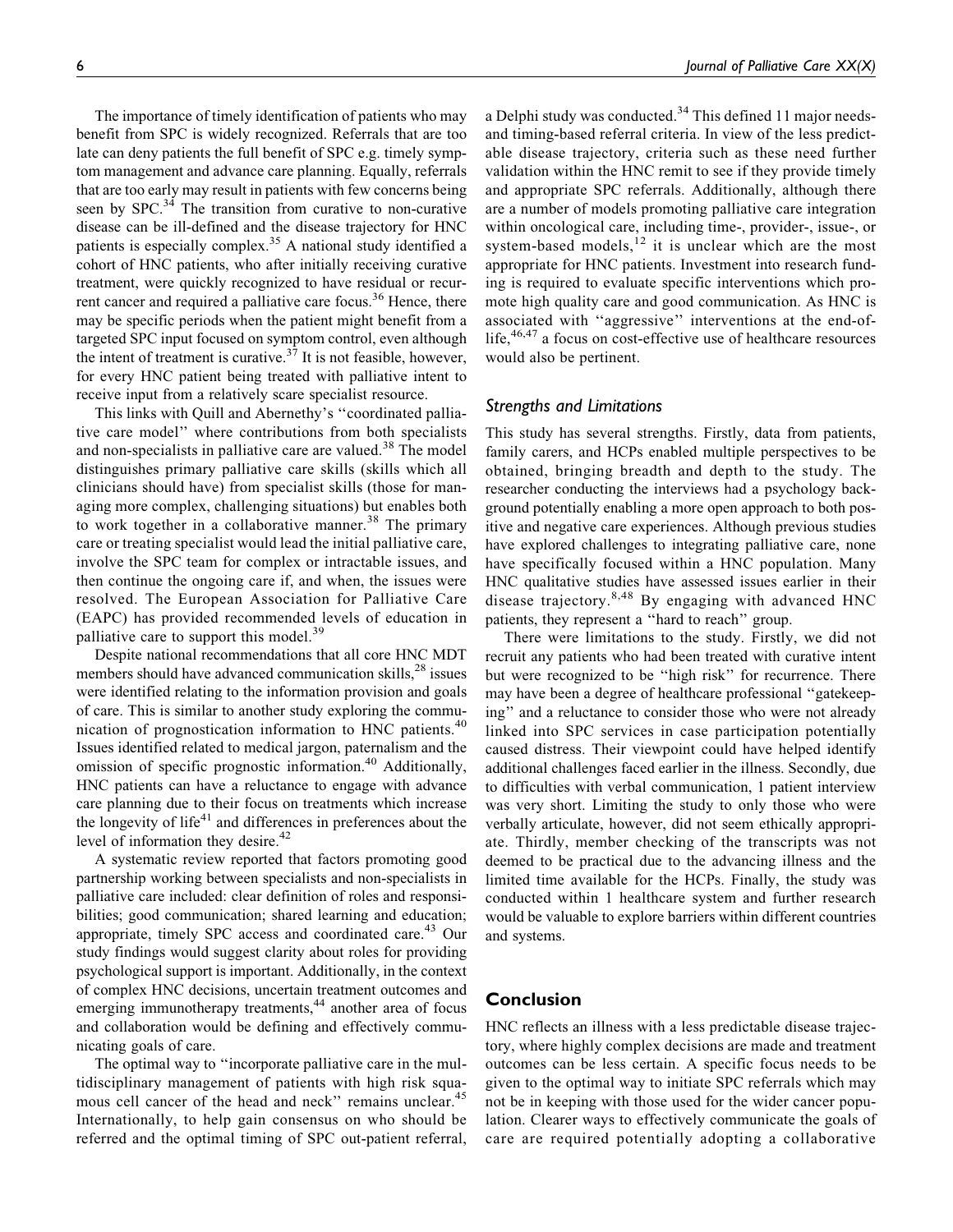approach between SPC and the wider HNC MDT earlier in the disease trajectory.

#### **Abbreviations**

- HCP healthcare professionals
- HNC head and neck cancer
- MDT Multi-disciplinary Team
- SPC Specialist Palliative Care
- UK United Kingdom

# Authors' Note

The datasets generated and analyzed during the current study are predominately qualitative in nature and are available from the corresponding author on reasonable request. CRM, SNR, AG, and BJ conceived and designed the study with specific contributions from SM, CH and DM. HCD conducted the qualitative interviews. CRM, HCD and BJ analyzed the data. CRM, HCD, SNR, AG, SM, CH, DM, BAJ interpreted the data. CRM drafted the manuscript and all authors have approved the submitted version. Informed consent was obtained from all individual participants included in the study and specifically included consent to use anonymized quotations in publications. Ethical approval was obtained from the Health Research Authority and the North West -Greater Manchester West Research Ethics Committee (REC 17/NW/0083; IRAS project ID 221772). All procedures performed in studies involving human participants were in accordance with the ethical standards of the institution and/or national research committee and with the 1964 Helsinki declaration and its later amendments or comparable ethical standards. All data were stored in accordance with the National Health Service (NHS) and University data management and storage policies. Informed consent was obtained from all individual participants included in the study.

#### Acknowledgments

We wish to thank all the participants for their time and contribution to the interviews, and to Helen Rowe for her support with helping transcribe the interviews. Additionally, we would like to thank the support provided from the research sites and participant identification centers.

#### Declaration of Conflicting Interests

The author(s) declared no potential conflicts of interest with respect to the research, authorship, and/or publication of this article.

#### Funding

The author(s) disclosed receipt of the following financial support for the research, authorship, and/or publication of this article: Funding for this study was provided by Liverpool Clinical Commissioning Group ''Research Capability Funding.'' This funder did not have a role in the study design, collection, analysis or interpretation of the data nor in the writing of the manuscript. Charitable funding was also provided by the Aintree Head and Neck Patient and Carer Research Forum. Mr Dominic Macreavy, a co-author for this manuscript, is the Chair of this Forum. Dr Catriona Mayland is funded by Yorkshire Cancer Research.

# ORCID iDs

Catriona Rachel Mayland D <https://orcid.org/0000-0002-1440-9953> Stephen Mason D <https://orcid.org/0000-0002-4020-6869>

#### Supplemental Material

Supplemental material for this article is available online.

### **References**

- 1. Mayland CR, Payne S.Head and neck cancer. A marginalised group?. Pall Med. 2018;32(8):1286-1287.
- 2. Lokker ME, Offerman MP, van der Velden LA, de Boer MF, Pruyn JF, Teunissen SC. Symptoms of patients with incurable head and neck cancer: prevalence and impact on daily functioning. Head Neck. 2013;35(6):868-876. doi:10.1002/hed.23053
- 3. Ferlito A, Rogers SN, Shaha AR, Bradley PJ, Rinando A. Quality of life in head and neck cancer. Acta Otolaryngol. 2003;123(1): 5-7.
- 4. Lal P, Verma M, Kumar G, Shrivastava R, Kumar S. Initial experience of head and neck cancer patients treated in an oncologist led palliative cancer care clinic at a tertiary cancer centre in Uttar Pradesh: is the intiative of a full-fledged palliative care for cancer patients justified. Indian J Palliat Care. 2016;22(4):477-484.
- 5. Callahan C. Facial disfigurement and sense of self in head and neck cancer. Soc Work Health Care. 2004;40(2):73-87.
- 6. Henry M, Ho A, Lambert SD, et al. Looking beyond disfigurement: the experience of patients with head and neck cancer. J Palliat Care. 2014;30(1):5-15.
- 7. Kam D, Salib A, Gorgy G, et al. Incidence of suicide in patients with head and neck cancer. JAMA Otolaryngol Head Neck Surg. 2015;141(12):1075-1081.
- 8. Badr H, Herbert K, Reckson B, Rainey H, Sallam A, Gupta V. Unmet needs and relationship challenges of head and neck cancer patients and their spouses. J Psychosoc Oncol. 2016;34(4): 336-346.
- 9. Balfe M, Keohane K, O'brien K, Sharp L.Social networks, social support and social negativity: a qualitative study of head and neck cancer caregivers' experiences. Eur J Cancer Care. 2017; 26 (6): e12619. doi:10.1111/ecc
- 10. Satija A, Lorenz K, DeNatale M, Spruyt O, Deo SV, Bhatnagar S. Role of early palliative care in advanced head and neck cancer patients. Indian J Palliative Care. 2019;25(1):153-155.
- 11. National End of Life Care Intell Network. Head and neck cancers in England: who dies from them and where do they die? 2014. [https://webarchive.nationalarchives.gov.uk/20190501131928/](https://webarchive.nationalarchives.gov.uk/20190501131928/http://www.endoflifecare-intelligence.org.uk/resources/publications/head_and_neck) [http://www.endoflifecare-intelligence.org.uk/resources/publica](https://webarchive.nationalarchives.gov.uk/20190501131928/http://www.endoflifecare-intelligence.org.uk/resources/publications/head_and_neck) [tions/head\\_and\\_neck.](https://webarchive.nationalarchives.gov.uk/20190501131928/http://www.endoflifecare-intelligence.org.uk/resources/publications/head_and_neck) Accessed September 7, 2020.
- 12. Hui D, Hannon BL, Zimmermann C, Bruera E. Improving patient and caregiver outcomes in oncology: team-based, timely and targeted palliative care. Ca Cancer J Clinc. 2018;68(5): 356-376.
- 13. Gaertner J, Siemens W, Meerpohl JJ, et al. Effect of specialist palliative care on quality of life in adults with advanced incurable illness in hospital, hospice or community settings: a systematic review and meta-analysis. BMJ. 2017;357:j2925.
- 14. Haun MW, Estel S, Rucker G, et al. Early palliative care for adults with advanced cancer. Cochrane systematic review. Cochrane Library. 2017[.https://www.cochrane.org/CD011129/SYMPT\\_](https://www.cochrane.org/CD011129/SYMPT_early-palliative-care-adults-advanced-cancer) [early-palliative-care-adults-advanced-cancer.](https://www.cochrane.org/CD011129/SYMPT_early-palliative-care-adults-advanced-cancer) Accessed November 12, 2019.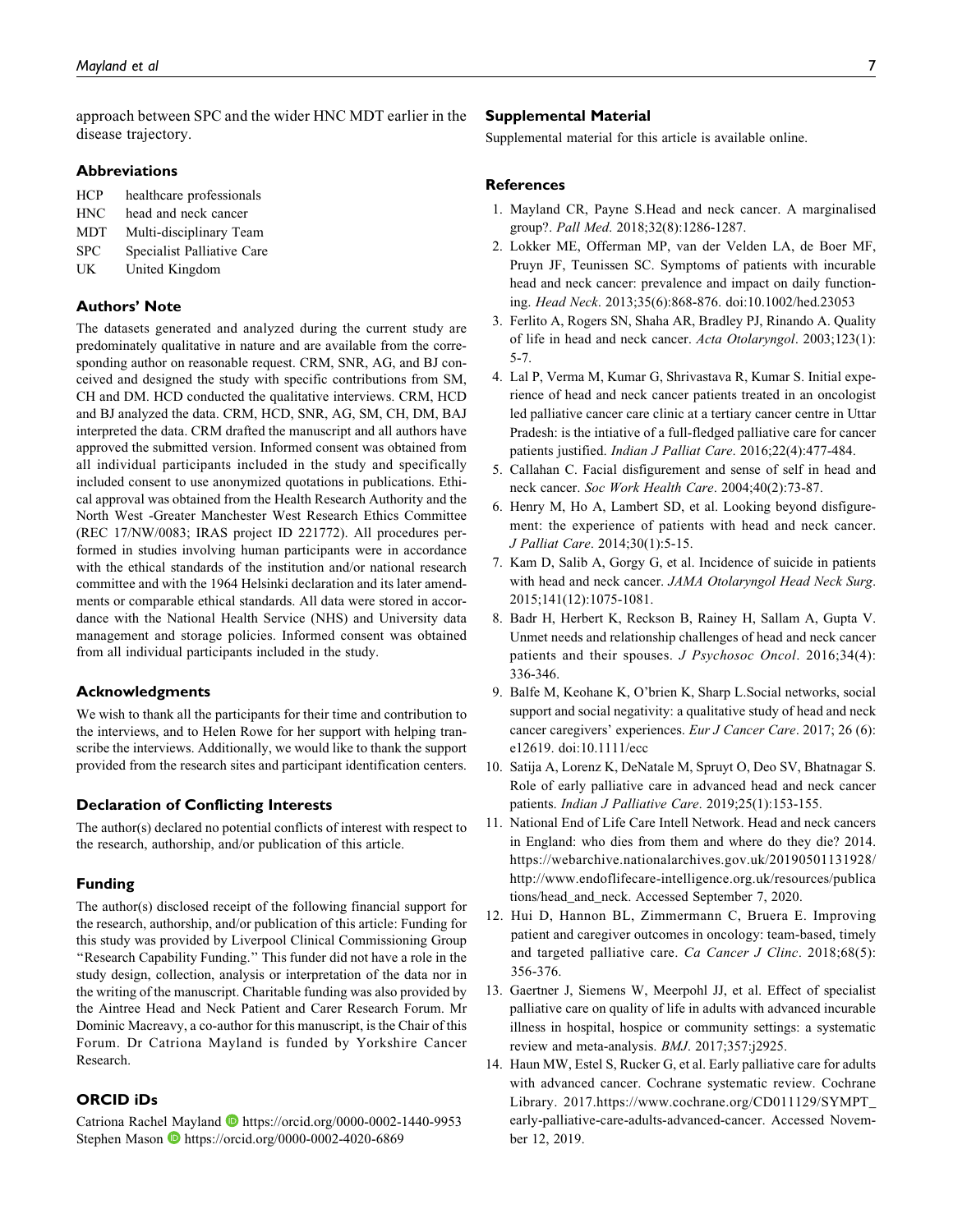- 15. Bradley PJ, Zutshi B, Nutting CM. An audit of clinical resources available for the care of head and neck cancer patients in England. Clin Oncol. 2005;17(8):604-609.
- 16. Mulvey CL, Smith TJ, Gourin CG. Use of inpatient palliative care services in patients with metastatic incurable head and neck cancer. Head Neck 2016;38(3):355-363.
- 17. Fullarton M, Pybus S, Mayland C, Rogers SN. Analysis of deaths between 2007 and 2012 of pateints with cancer of the head and neck on a surgical ward at a regional centre and in an independent hospice. B J Oral Maxillo Surg. 2016;54(1): 62-67.
- 18. Enomoto LM, Schaefer EW, Goldenberg D, Mackley H, Koch WM, Hollenbeak CS. The cost of hospice services in terminally ill patients with head and neck cancer. JAMA Otolaryngol Head Neck Surg. 2015;141(12):1066-1074. doi:10.1001/jamaoto.2015. 2162
- 19. Lewis JM, DiGiacomo M, Currow DC, Davidson PM. Dying in the margins: understanding palliative care and socioeconomic deprivation in the developed world. J Pain Symptom Manage. 2011;42(1):105-118.
- 20. Conway DI, McMahon AD, Smith K, et al. Components of socioeconomic risk associated with head and neck cancer: a population-based case-control study in Scotland. B J Oral Maxillofac Surg. 2010;48(1):11-17.
- 21. Rylands J, Lowe D, Rogers SN. Outcomes by area of residence deprivation in a cohort of oral cancer patients: Survival, healthrelated quality of life, and place of death. Oral Oncol. 2016;52: 30-36. doi:10.1016/j.oraloncology.2015.10.017
- 22. Zhi WI, Smith TJ. Early integration of palliative care into oncology: evidence, challenges and barriers. Ann Palliat Med. 2015; 4(3):122-131.
- 23. Schenker Y, Crowley-Matoka M, Dohan D, et al. Oncologist factors that influence referrals to subspecialty palliative care clinics. J Oncol Pract. 2014;10:e37-44.
- 24. Granek L, Krzyzanowska MK, Tozer R, Mazzotta P. Oncologists' strategies and barriers to effective communication about the end of life. J Oncol Pract. 2013;9(4):e 129-135.
- 25. Ritchie J, Lewis J, Nicholls CM, Ormston R, eds. Qualitative Research Practice: A Guide for Social Science Students and Researchers. Sage Publications; 2003.
- 26. Polit DF, Beck C. Essentials of Nursing Research. Appraising Evidence for Nursing Practice. 9th ed. Wolters Kluwer Health; 2017.
- 27. Hughes C, Homer J, Bradley P, et al. An evaluation of current services available for people diagnosed with head and neck cancer in the UK (2009–2010). Clin Oncol. 2012;14:e187-e192.
- 28. Cocks H, Ah-See K, Capel M, Taylor P.Palliative and supportive care in head and neck cancer: national multidisciplinary guidelines. J Laryngol Otol. 2016;130(2):S198-S207.
- 29. Miles M, Huberman A. Qualitative Data Analysis: An Expanded Sourcebook. Sage; 1994:27-34. ("Sampling: Bounding the collection of data'').
- 30. Malterud K, Siersma VD, Guassora AD. Sample size in qualitative interview studies: guided by information power. Qual Health Res. 2016;26(13):1753-1760.
- 31. Oken MM, Creech RH, Tormey DC, et al. Toxicity and response criteria of the Eastern Cooperative Oncology Group. Am J Clin Oncol. 1982;5(6):649-655.
- 32. Musselwhite K, Cuff L, McGregor L, King K. The telephone interview is an effective way of data collection in clinical nursing research: a discussion paper. *Int J Nurs.* 2007;44(6):1064-1070.
- 33. Colazzi P. Psychological research as the phenomenologist views it. In: Vale R, Kings M, eds. Existential Phenomenological Alternatives for Psychology Oxford. University Press; 1978:48-71.
- 34. Hui D, Mori M, Watanabe SM, et al. Referral criteria for outpatient specialty palliative cancer care: an international consensus. Lancet Oncol. 2016;17(12):e552-559. doi:10.1016/ S1470-2045(16)30577-0
- 35. Ullgren H, Kirkpatrick L, Kilpeläinen S, Sharp L. Working in silos? Head and neck cancer patients during and after treatment with or without early palliative care referral. Eur J Oncology Nurs. 2017; 26: 56-62. doi:10.1016/j.ejon.2016.12.003
- 36. Mayland CR, Ingarfield K, Rogers SN, et al. Disease trajectories, place and mode of death in people with head and neck cancer: findings from the 'Head and Neck 5000' population-based prospective clinical cohort study. Palliat Med. 2020;34(5):639-650. doi:10.1177/0269216320904313
- 37. Schuman AG, Fins JJ, Prince ME. Improving end-of-life care for head and neck cancer patients. Expert Rev Anticancer Ther. 2012; 12(3):335-343.
- 38. Quill TE, Abernethy A. Generalist plus specialist palliative care—creating a more sustainable model. N Engl J Med. 2013; 368(13):1173-1175. doi:10.1056/NEJMp1215620
- 39. Gamondi C, Larkin P, Payne S. Core competencies in palliative care: an EAPC White Paper on palliative care education—part 1. Eur J Palliat Care. 2013;20(2):86-91.
- 40. Dronkers EA, Hoesseini A, de Boer MF, Offerman MP. Communication of prognosis in head and neck cancer patients; a descriptive qualitative analysis. Oral Oncol. 2018;84:76-81. doi:10. 1016/j.oraloncology.2018.07.014
- 41. Gill SS, Frew J, Fry A, et al. Priorities for the head and neck cancer patient, their companion and members of the multidisciplinary team and decision regret. Clin Oncolo (R Coll Radiol). 2011;23(8):518-524. doi:10.1016/j.clon.2011.03.014
- 42. O'Sullivan EM, Higginson IJ. I'll continue as long as I can, and die when I can't help it': a qualitative exploration of the views of end-of-life care by those affected by head and neck cancer (HNC). BMJ Supp Pall Care. 2016;6(1):43-51.
- 43. Gardiner C, Gott M, Ingleton C. Factors supporting good partnership working between generalist and specialist palliative care services: a systematic review. Br J Gen Pract. 2012;62(598): e353-e362. doi:10.3399/bjgp12X641474
- 44. Cramer JD, Burtness B, Le QT, Ferris RL. The changing therapeutic landscape of head and neck cancer. Nat Rev Clin Oncol. 2019;16(11):669-683. doi:10.1038/s41571-019-0227-z
- 45. Schenker Y, Arnold RM, Bauman JE, Heron DE, Johnson JT. An enhanced role for palliative care in multidisciplinary approach for high risk head and neck cancer. Cancer. 2016;122(3):340-343.
- 46. Chang TS, Su YC, Lee CC. Determinants for aggressive end-oflife care for oral cancer patients. Medicine. 2015;94(4):e460. doi: 10.1097/MD.0000000000000460